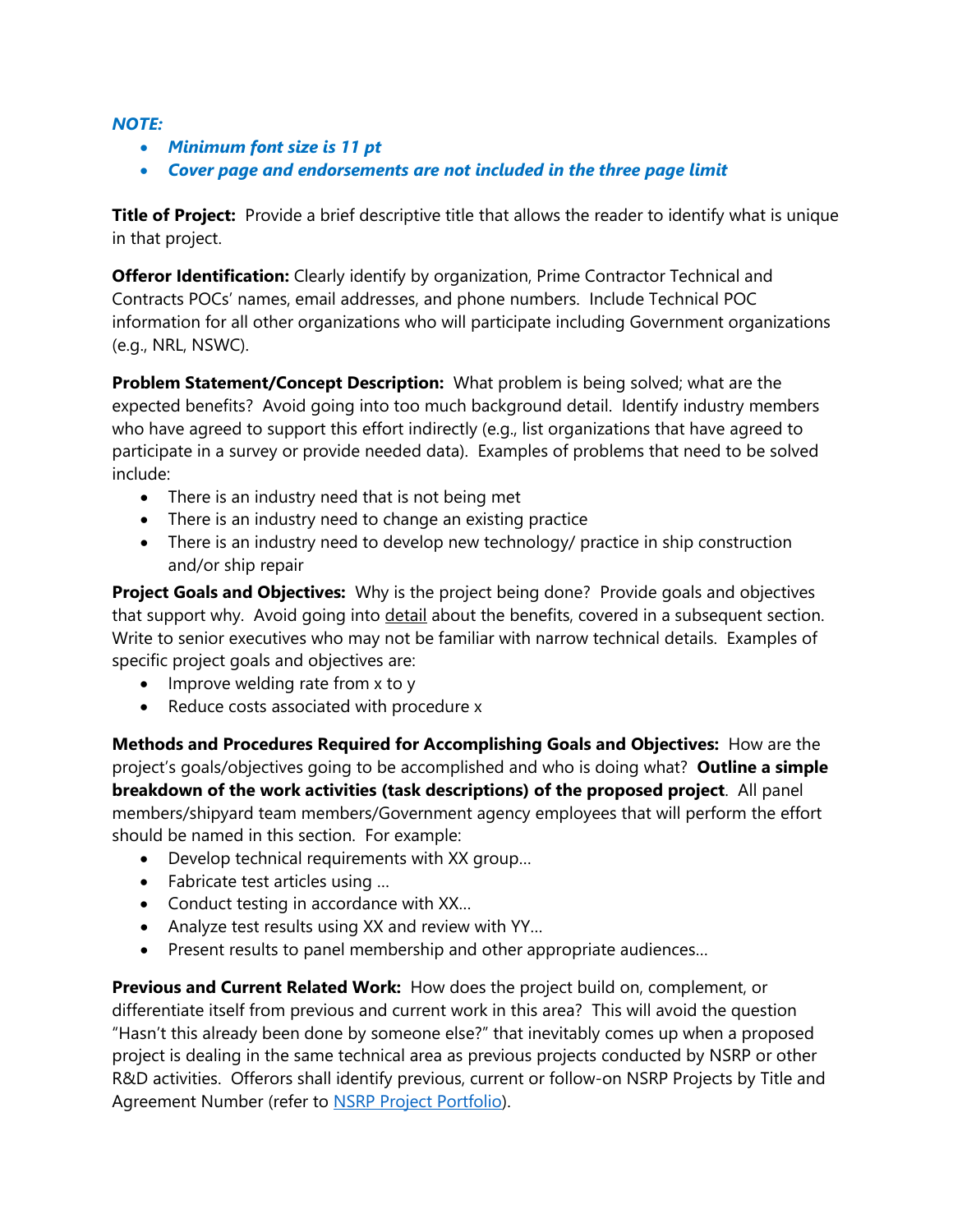- This project will take the results from project X and make them better by....
- This project will help project X by providing them with XXX which is beyond their project scope
- This project is different from project X because…

**Project Benefits:** This section describes the business opportunity that your project will address. Include new product(s) and/or improved operation(s) or process(es), and the intended beneficiar(ies) of the project. A statement of intended benefits is mandatory. This statement should clearly demonstrate why the project is most compelling amongst all other projects under consideration.

Where defined metrics for the intended benefit are available, provide these in terms of dollars savings and a return on investment (ROI). ROI calculations should be based on the predicted cost reduction for a 5-year period that starts at initial implementation or one year after the project concludes, whichever is earlier. Include assumptions or bases of estimates used in determining the ROI.

**Deliverables:** What is the tangible output of this project? Who is the intended audience/user? Types of deliverables can include:

- Guidelines that any industry member can use to implement X
- New process to handle steel plate processing

**Customer Involvement:** Offeror should identify and include involvement of appropriate Navy representatives, such as NAVSEA05 staff or field organizations, including the Technical Warrant Holder(s) (TWHs). Offeror **must** provide the name and contact information for the Government point of contact who agreed to provide oversight or will provide specific task effort in the Statement of Work. If there is no such involvement, provide an explanation as to why not. If there is any issue with obtaining this information, Offerors should contact the NAVSEA NSRP Program Engineer, Mr. Howard Franklin, at [howard.l.franklin9.civ@us.navy.mil](mailto:howard.l.franklin9.civ@us.navy.mil) or (202) 781-2171 for early coordination.

*Please keep in mind that, if the proposed effort will utilize efforts (testing, lab work, etc.) by Government field organizations (specifically working capital-funded organizations), these efforts might require funding for these government organizations. This funding is provided by the NAVSEA NSRP Program Office, and must be included under the \$150,000 ceiling. This funding must also be documented on the Supporting Cost Table (Attachment 2) to ensure that the Government participants are funded along with the team members. Include necessary Government funding where indicated in the "Team Members" section of the project's cost table (Attachment 2).*

**Technology Transfer and Implementation Approach:** How will the results of this project be made available to the industry at large? How will the intended audience/user be targeted? What platforms will benefit from the results? What steps need to be completed before the results of the project can be used (include any actions that would need to be taken in a follow